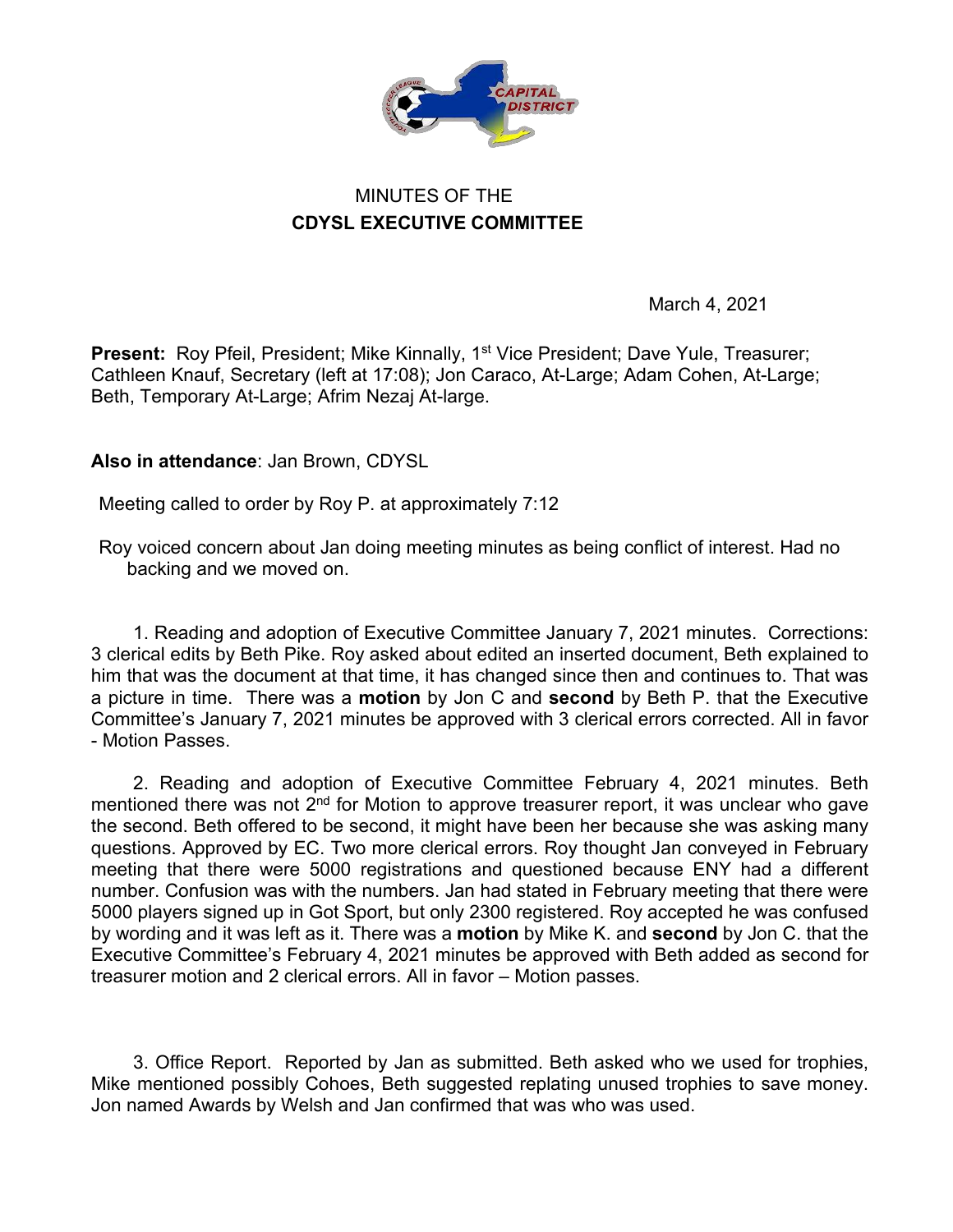Roy mentioned Capital United coming in to play CDYSL during spring season, wants best spring season ever.

4. Comments from the Floor:

Beth asked when placements will be out. Jan confirmed the following day. Roy talked about team commitments and whether we would allow teams to join past the date if EDP doesn't happen. Mike asked about time between placements posted and final placements. Jan confirmed 2 weeks. Then schedule will come out and there will be 3 weeks to make schedule changes for free.

Mike asked Roy about ENY meeting and asked for clarification on out of state travel. Travel anywhere, come back 4 days quarantine and Covid test.

Roy mentioned committee chairs coming to meeting to present if they have something to report. This is currently the rule.

- 5. Committees and Reports
- A. Rules Committee.

Beth reported in Cathy's absence from her notes. Asked group what we can impose as violation of poaching rules, referred to rules committee discussion and asked for feedback. Roy asked Afrim what Alleycats does for this type of policy? Afrim explained their policy and stated it might not be the same as other clubs. Discussion occurred. Jon mentioned hands being tied because it affects children. Suspension hurts players, fees and fines don't really impact big clubs. Afrim asked number of people in committee, Beth guessed around five. Afrim offered to help in any way.

Beth asked about eliminating the fees for changing from rec to travel. Jan mentioned the work involved after discussion it was mentioned fee schedule might change for registration process.

Beth asked about the reason for the Sept. 1<sup>st</sup>, Oct. 1<sup>st</sup>, Nov 1<sup>st</sup> date being used for Tryouts and why it was important in the January meeting. It was unclear. Will review minutes.

Beth mentioned we would reconvene as a rules committee and go over these issues as a committee. Roy asked if a club asks a player mid-season to join next year is it poaching, Beth said no. After discussion Beth stated possibly talking to a player before tryout season even if for next year might be an issue.

B. Nominations – Mike stated no one has come forward to run for Member at Large against Beth Pike.

C. Membership –  $2<sup>nd</sup>$  read for Oneonta at April BOD meeting. 970 United will have their first read in April. MBP will not go forward as a member club. One team will be entered as a guest.

Mike asked Afrim deadline for Empire Cup, Afrim said in jest, an hour before the tournament., confirmed staff member Ross would have a better idea of the numbers.

d. Scholarship Committee. 9-10 applications in at this time. Will keep checking.